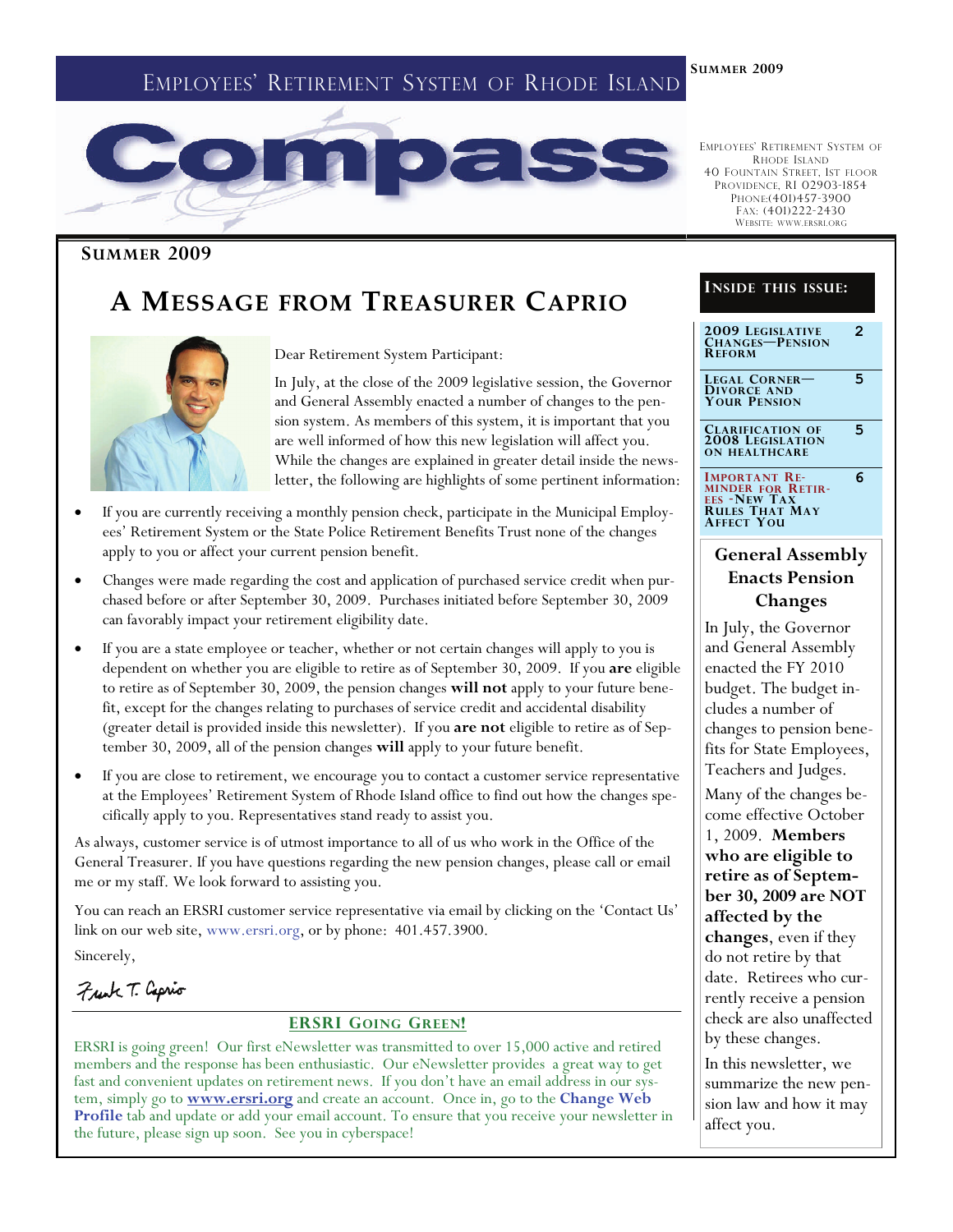

## **NEW BUDGET INCLUDES PENSION CHANGES**

The FY 2010 budget enacted seven major changes to pension benefits. The new law modifies retirement eligibility, service credit accrual rates, final average salary (FAS), cost of living adjustments (COLA), service credit purchases, disability provisions and judges' pensions. An important point to remember is that if you are eligible to retire by September 30, 2009, the pension changes do <u>not</u> apply to you, even if you remain in active service beyond October 1, 2009. The following is a summary of the FY 2010 budget pension changes:

### **1. Retirement Eligibility**

**For State Employees and Teachers, the new law establishes a minimum retirement age of 62 for all members, except those schedule B members who retire with less than 29 years of service: their retirement eligibility remains 65 years old with a minimum of 10 years of service credit. For Correctional Officers and Nurses at MHRH, the new law establishes a minimum retirement age of 55 with 25 years of service.** 

The new law provides a proportional downward adjustment of the minimum retirement age based on the years of service credited to your account as of September 30, 2009. Before trying to determine your new eligibility date, it is important to know whether you are a Schedule A or B member. To differentiate between the two benefit structures, the plans are known as 'Schedule A' for those vested on or before 7/1/05 (i.e., at least 10 years of contributory service before 7/1/05), and 'Schedule B' for those vesting after 7/1/05.

The current eligibility requirement for benefits under Schedule A and B are as follows:

- **Schedule A** eligibility is either (i) age 60 and 10 years of service credit or (ii) 28 years of service credit at any age.
- **Schedule B** eligibility is either (i) age 65 and 10 years of service credit or (ii) age 59 and at least 29 years of service credit.

Once you know your current benefit structure, you are ready to determine your retirement eligibility under the new law. Here is an example to help you understand how the proportional formula works.

Let's take a Schedule A member who began service with the state or as a teacher at age 33 and has 15 years of total service credit as of September 30, 2009. Under the new law, the first step would be to determine the member's FIRST point of retirement eligibility under the current law.

In this example the FIRST date of retirement eligibility would be age 60 with 27 years of service. The member will not achieve 28 years of service until age 61. According to the proportional formula and the new minimum retirement age of 62, the adjustment to this member's minimum retirement age would look like this:

 $\Sigma$  Step 1: Divide the member's years of service as of September 30, 2009 by the number of years required to meet the first point of retirement eligibility, i.e. when the member would first be able to collect a benefit. In this example, it would be 27 years:

#### $15 \div 27 = 0.56$

 $\boxtimes$  Step 2: Take the difference between the new minimum age of 62 and the member's FIRST age of retirement eligibility under the current law which, in this example, is 60 years old:

$$
62-60\equiv \underline{2}
$$

Step 3: Multiply the quotient (0.56) from step 1 by the age difference in step 2:

$$
0.56 \text{ X } 2 = \underline{1.12}
$$

Step 4: Subtract the value in step 3 from the age 62 minimum retirement age:

$$
62 - 1.12 = \underline{60.88}
$$

In this example, the new minimum retirement age for this member would be 60 years, 10 months and 17 days.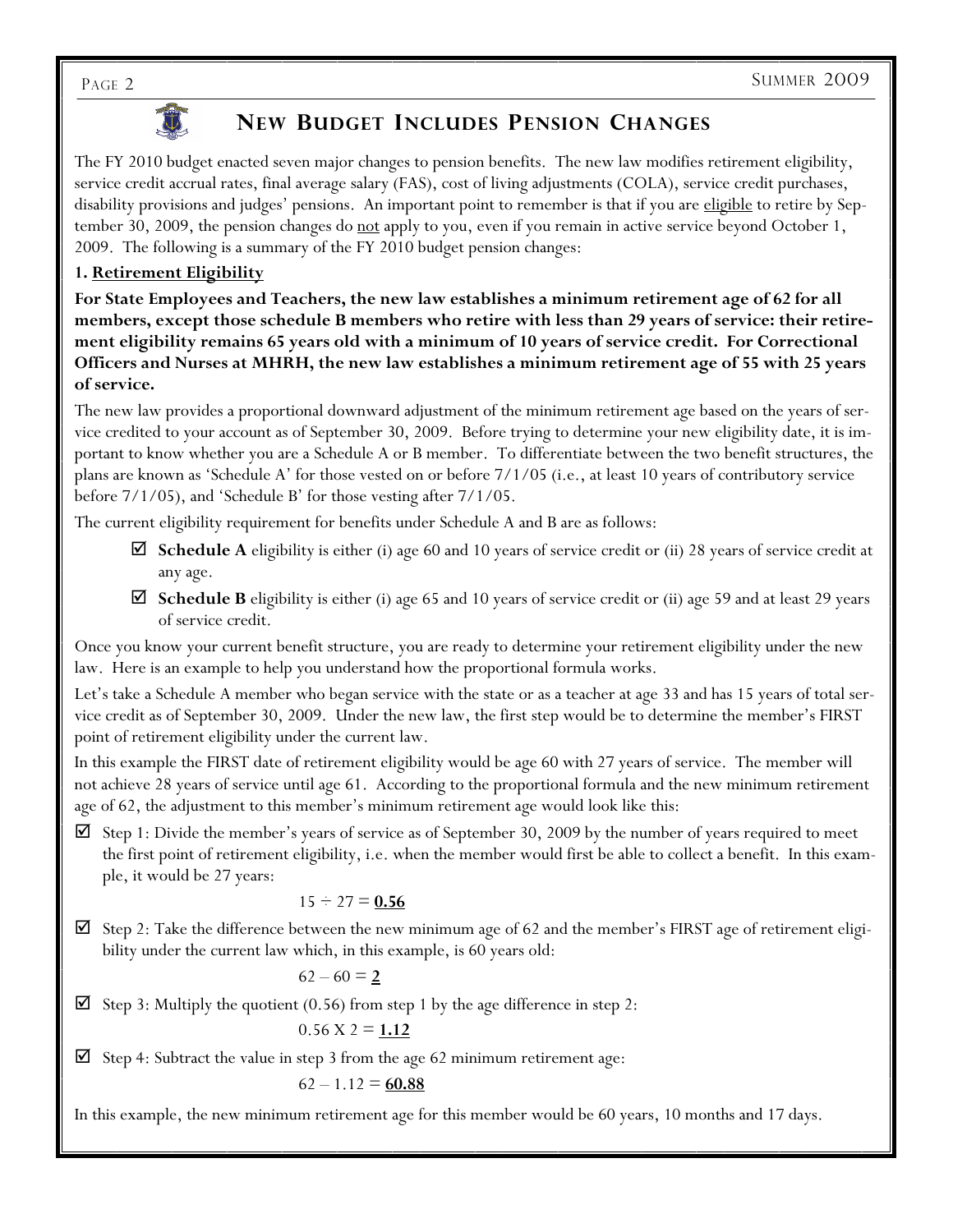#### SUMMER 2009 PAGE 3

#### **2. Service Credit Accrual Rates**

The new law preserves all service credits earned for members under Schedule A as of September 30, 2009. Future accrual of service credits will be earned under Schedule B. If you already are a Schedule B member, there is no change to your accrual rate. If you are a Schedule A member, your benefit earned prior to September 30, 2009 will be preserved. Following the example from the retirement eligibility section, if you had 15 years of service credit as of September 30, 2009 your accrual would look like this: **2010 PENSION CHANGES, CONTINUED**<br> **26.5%** CONTINUED crual Rates<br>
ves all service credits earned for members under Schedule A as equits will be earned under Schedule B. If you already are a S<br>
all rate. If you are a Schedu

| 15 Years Total     |                                       | 26.5%                |
|--------------------|---------------------------------------|----------------------|
| <b>Years</b> 11-15 | 5 years X $1.9\% =$                   | $9.5\%$ (Schedule A) |
| l Years 1-10       | 10 years X 1.7% = $ 17%$ (Schedule A) |                      |

Two years later - on September 30, 2011—your accrued service credit will look like this:

| Years 11-15           | 5 years X $1.9\% =$ | $9.5\%$ (Schedule A) |
|-----------------------|---------------------|----------------------|
| Years 16 and 17       | 2 years X 1.8% $=$  | $3.6\%$ (Schedule B) |
| <b>17 Years Total</b> |                     | 30.1%                |

Let's assume that in this same example you retire at your new eligibility age of 60 years, 10 months and 17 days at which time you would have accrued total service credit of 27 years, 10 months and 17 days — your service credit at retirement would look like this:

| Years $1-10$                                     | 10 years X 1.7% $=$    | $17.0\%$ (Schedule A)   |
|--------------------------------------------------|------------------------|-------------------------|
| Years 11-15                                      | 5 years X $1.9\% =$    | $9.5\%$<br>(Schedule A) |
| Years $16 - 20$                                  | 5 years X $1.8\% =$    | $9.0\%$<br>(Schedule B) |
| <b>Years 21-25</b>                               | 5 years X 2.0% $=$     | $10.0\%$ (Schedule B)   |
| Years 26 and 27<br>and $10$ months, $17$<br>days | 2.88 years X 2.25% $=$ | 6.48% (Schedule B)      |
| 27 Years, 10<br>months and 17<br>days Total      |                        | 51.98%                  |

#### **3. Final Average Salary**

For members not eligible to retire as of September 30, 2009, your Final Average Salary will be based on the 5 highest consecutive years of salary rather than the previous basis of 3 highest consecutive years.

#### **4. Cost of Living Adjustments (COLA)**

For members not eligible to retire as of September 30, 2009, the law changes the COLA for Schedule A members from 3% compounded annually to the COLA provided under Schedule B, which is the lower of either the Consumer Price Index (CPI) or 3% and requires a full 3 year anniversary from the date of retirement for receipt of the COLA.

#### **5. Service Credit Purchases**

Effective for **all** service credit purchase requests received after June 16, 2009, the cost will be determined at full actuarial value, except for purchases of military service and contribution refund paybacks. To understand this change,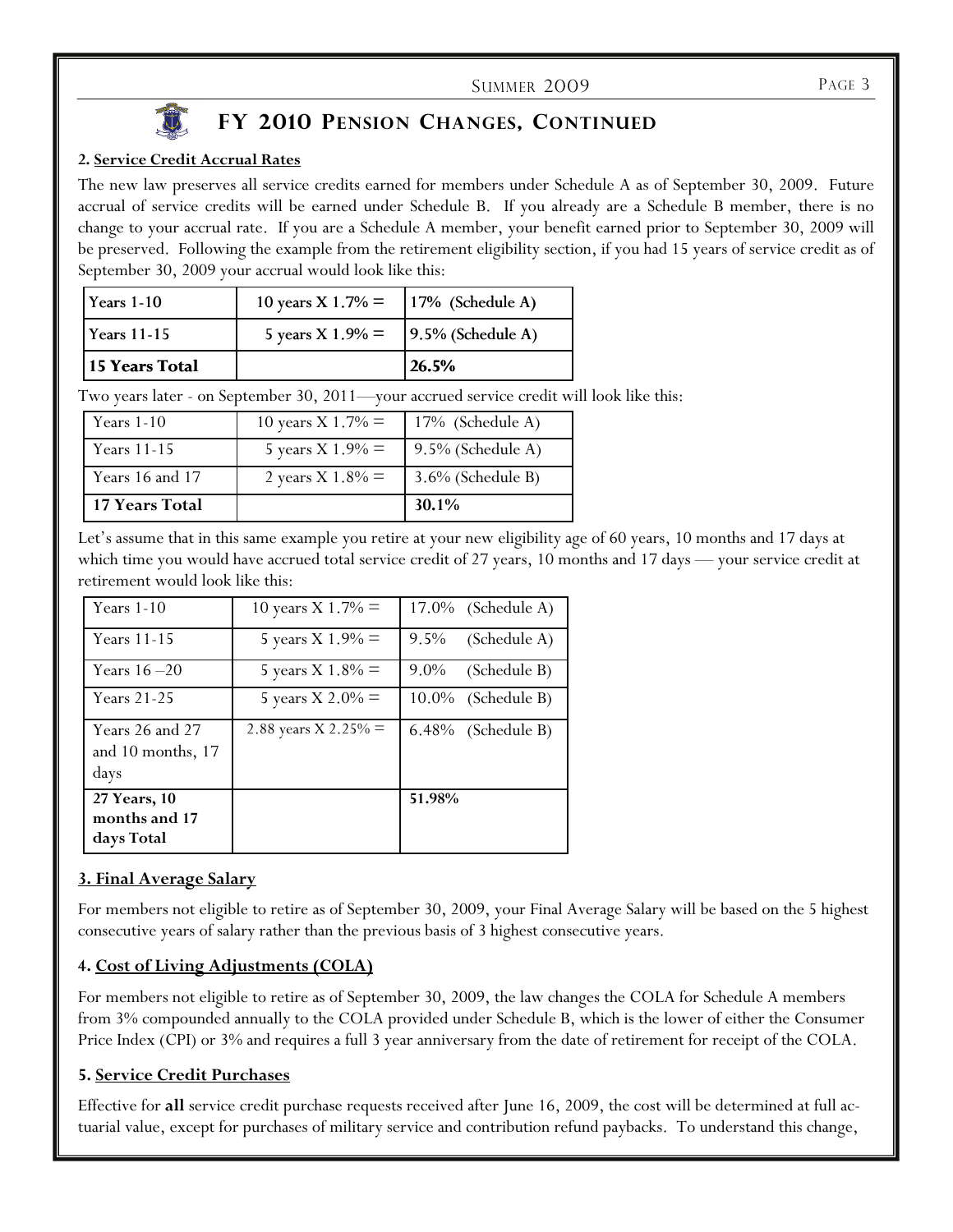

## **FY 2010 PENSION CHANGES, CONTINUED**

here is an example of how this affects the purchasing cost:

A state employee, currently age 54, had an annual salary in 2007 of \$46,000 and contributed from 1/1/2007 to 9/30/2007 on earned wages of \$34,500. The member was on official leave from 10/1/2007 to 12/31/2007 (3 months) and received service credit of 9 months for calendar year 2007. The member now requests to purchase the 3 months of leave without pay  $(10/1/2007 - 12/31/2007)$ . Prior to June 16, 2009, the cost was interest based which basically is the employee contributions owed to the system plus 5% interest compounded annually. The cost was computed as follows:

 $$46,000$  (contractual salary) -  $$34,500$  (earned contractual salary) =  $$11,500 \times 8.75\%$  (employee contribution rate)  $=$  \$1,006.25 + \$34.71 (5% compounded interest) = \$1,040.96.

After June 16, 2009, the purchase amount is full actuarial cost which is based on current age and current salary:

Current Salary  $=$  \$48,000 x 20% (actuarial factor based on current age of 54)  $=$  \$9,600 x 0.25 (3 months)  $=$ \$2,400.00. The purchase cost under the new law will be \$2,400.

If you have service credits that you can purchase, and have not done so already, we recommend that you review your records and request a purchase invoice before September 30, 2009. If your request is received before this date and is valid, it will be applied against your account and will aide in the calculation used to reduce your retirement eligibility age from age 62. Purchases received after September 30 will only add years of service credit to your account and will NOT be used to reduce your retirement eligibility date.

A few more important points about purchased service credits relate to those that are already in progress. If you are currently making installment payments on a service credit purchase and that purchase makes you pension eligible by September 30th, you don't need to "pay it off" by that same date. Provided you complete the entire installment agreement (even if it is after September 30, 2009), you will be considered eligible as of September 30. If you currently have an installment agreement in process that does not make you pension eligible, it will be used to reduce your new pension eligibility age. You will not need to "pay it off" by September 30th provided you complete the entire installment agreement even if it is after September 30, 2009.

#### **6. Disability Provisions**

Effective for **all** applications filed after September 30, 2009, accidental disability will be available at 66 2/3 percent for members who are permanently and totally disabled as determined by the Retirement Board. If the disability is determined to be partial and the member is able to work in other jobs, the accidental disability benefit will be limited to 50 percent. Both benefits will be subject to an annual review by ERSRI.

#### **7. Judges' Pensions**

A change was also made to Judges' Pensions and applies only to judges appointed after July 1, 2009. Their final average salary basis will be their 5 highest consecutive years of salary. The full pension for new judges will be 80 percent and the reduced pension will be 65 percent.

#### **Summary**

As you've seen, the 2010 budget makes significant pension changes that may affect your future benefit. It is important to remember members who retire on or before September 30, 2009, or are eligible to retire as of September 30, 2009, are NOT affected by these changes **except** for the changes relating to purchases of service credit and accidental disability. Current retirees receiving a pension check also remain unaffected as well as members who participate in the Municipal Employees' Retirement System or the State Police Retirement Benefits Trust.

ERSRI's website will soon provide a retirement eligibility date calculator to assist in your retirement planning. In the meantime, if you have or had plans to retire after September 30th but may not be eligible as of that date, we suggest you contact our counseling staff at 401-457-3900 to determine your eligibility and to calculate a retirement date under the new provisions.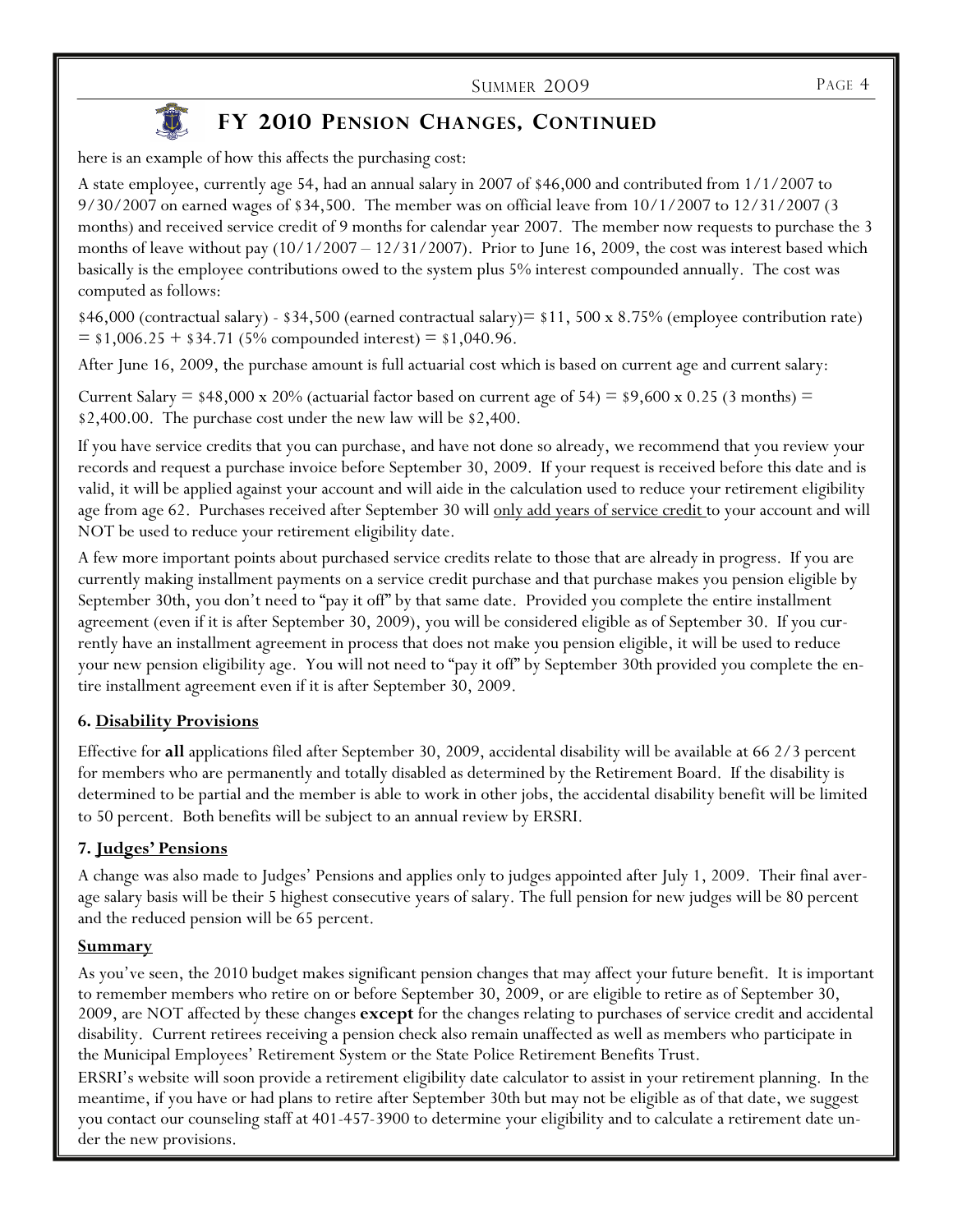#### SUMMER 2009 PAGE 5

## LEGAL CORNER



#### GETTING DIVORCED? *WHAT YOU SHOULD KNOW ABOUT YOUR PENSION*

As members of a public pension plan, you should know that your pension could be considered by a court to be a marital asset in your divorce. This means that your pension could be subject to division and payment to your ex-spouse upon your retirement under the terms of a Qualified Domestic Relations Order (QDRO).

While ERSRI does not give legal advice to its members, our duty is to be sure that our members are fully aware of the options available to them and the consequences associated with selecting those options.

If the terms of a QDRO provide for a joint and survivor option naming the ex-spouse as the beneficiary, upon retirement, once the member begins collecting a pension, the percentage of the marital term agreed to in the QDRO (e.g. 50% of the marital term) will be deducted from the monthly pension payment and paid to the ex-spouse. If the member is required to choose either Option 1 or 2 and dies before the ex-spouse, the payment to the ex-spouse will convert to a higher percentage for life, as required by law.

For example, if the QDRO dictates that the ex-spouse must receive \$1,000 per month for the life of the member, the calculation would look like this depending on the option required to be selected by the QDRO:

| Member's monthly benefit determined under Option 2 (50% joint and survivor) | \$4,500 |
|-----------------------------------------------------------------------------|---------|
| Ex-spouse's monthly benefit per QDRO                                        | \$1,000 |
| Member's monthly pension benefit after deducting QDRO                       | \$3,500 |

In this example, if the QDRO provides that at the time of retirement the member must select Option 2 and name the ex-spouse as the beneficiary, should the member predecease the ex-spouse then the ex-spouse would begin to receive \$2,250 (\$4,500 X 50%) per month for the rest of his/her life.

Now assume the Member selects Option 1:

| Member's monthly pension calculation under Option 1 (100% joint and survivor) | \$4,000 |
|-------------------------------------------------------------------------------|---------|
| Ex-spouse's monthly benefit per QDRO                                          | \$1,000 |
| Member's monthly pension benefit after deducting QDRO                         | \$3,000 |

Here, if the QDRO provides that at the time of retirement the member must select Option 1 and name the ex-spouse as the beneficiary, should the member predecease the ex-spouse then the ex-spouse would begin to receive \$4,000 (100% of the benefit) per month for the rest of his/her life.

It's important to know that in both scenarios, if the member remarries, the new spouse will **not** be entitled to any pension benefits upon the member's death.

Please contact ERSRI's legal department at 401-457-3900 with any questions you may have regarding QDROs and your pension. Visit our website at www.ersri.org and click on Publications for additional information on QDROs.

### MEMBER ACCOUNT INFORMATION *a great way to stay current on your account*!



If you are an active member looking for your account balances, service credit information or current optional service credit information, we invite you to visit our website www.ersri.org to get real-time information. Once there, you can set up an account (if you have not already) to view your information. You can also change your address, telephone and web profile infor-

mation, view beneficiary information and request a change, if necessary.

If you are a retired member, you can view your benefit information, make tax withholding adjustments and change your address, telephone and web profile information.

## CLARIFICATION OF 2008 LEGISLATION ON HEALTHCARE

In our last newsletter under 2008 legislation for bill H 7204, we reported that "*for employees not meeting the minimum requirements of age 59 and 20 years of service credit, you will not be eligible now or at any time in the future for any state subsidized medical coverage*". To be more precise and clarify the change for our members, if you retire before you reach age 59 and have 20 years of service credit, you can purchase retiree medical coverage and pay the full cost of the plan with no state subsidy until you reach age 59. At age 59, you are eligible for the 80% state subsidy if you had at least 20 years of service credit at the time you began receiving a pension. If you'd like more information on retiree healthcare, please visit www.employeebenefits.ri.gov or click the Health Care Info link on our site.